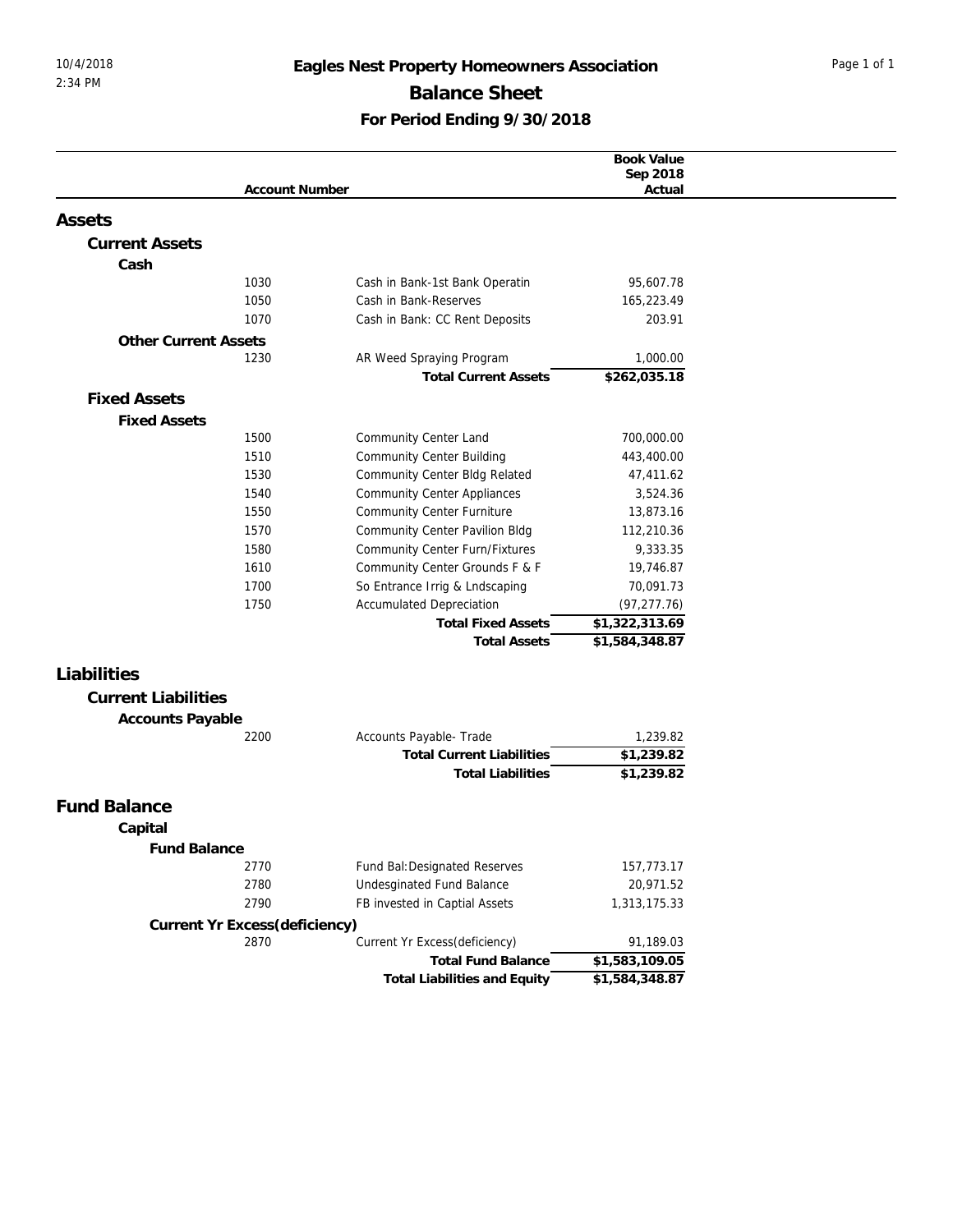## 10/4/2018 **Eagles Nest Property Homeowners Association** Page 1 of 2 **Income Statement Current vs Year-to-date 9/1/2018 to 9/30/2018**

|          |                            |                                       | Sep 2018     | Jan 2018     | Annual        |
|----------|----------------------------|---------------------------------------|--------------|--------------|---------------|
|          |                            |                                       | Sep 2018     | Sep 2018     | <b>Budget</b> |
|          | <b>Account Number</b>      |                                       | Actual       | Actual       |               |
| Revenue  |                            |                                       |              |              |               |
| Revenue  |                            |                                       |              |              |               |
|          | 3010                       | Income from Dues-Operating            | 0.00         | 133,450.00   | 133,450.00    |
|          | 3020                       | Income from Dues-Capital              | 0.00         | 23,550.00    | 23,550.00     |
|          | 3040                       | <b>Community Center Rentals</b>       | 200.00       | 2,600.00     | 2,400.00      |
|          | 3110                       | Noxious Weed Spraying Fees            | 0.00         | 19,138.00    | 12,840.00     |
|          | 3130                       | Rental Income-Cell Tower              | 1,390.50     | 12,393.00    | 16,200.00     |
|          | 3250                       | Recovery of unpaid dues & fees        | 0.00         | 1,275.00     | 0.00          |
|          | 3301                       | Special Assessment & fees             | 0.00         | 4,710.00     | 0.00          |
|          | 3310                       | Interest Income                       | 126.65       | 948.68       | 120.00        |
|          |                            | <b>Total Revenue</b>                  | \$1,717.15   | \$198,064.68 | \$188,560.00  |
|          |                            |                                       |              |              |               |
| Expenses |                            |                                       |              |              |               |
|          | South & Middle Entrances   |                                       |              |              |               |
|          | 5150                       | Mowing & Maintenance                  | 0.00         | 4,834.00     | 4,840.00      |
|          | 5151                       | General Maintenance                   | 0.00         | 4,713.20     | 7,350.00      |
|          | 5152                       | Island Planting & Maintenance         | 0.00         | 4,276.00     | 3,720.00      |
|          | 5153                       | <b>Custom Pots &amp; Plants</b>       | 0.00         | 1,560.00     | 6,010.00      |
|          | 5160                       | Irrigation & Maintenace               | 25.00        | 1,427.00     | 1,020.00      |
|          | 5170                       | Electricity                           | 17.65        | 167.52       | 750.00        |
|          | 5183                       | <b>Holiday Decorations</b>            | 0.00         | 0.00         | 6,600.00      |
|          | 5190                       | Water                                 | 0.00         | 1,989.90     | 4,000.00      |
|          | 5191                       | Miscellaneous Maintenance             | 0.00         | 978.00       | 4,000.00      |
|          | 5200                       | Middle Entrance                       | 0.00         | 0.00         | 7,500.00      |
|          | Open Space & Environmental |                                       |              |              |               |
|          | 5400                       | Tree Removal ENPHA Common             | 0.00         | 0.00         | 2,200.00      |
|          | 5430                       | ENPHA tree spraying/feeding           | 0.00         | 1,080.00     | 3,240.00      |
|          | 5450                       | <b>Tree Replant</b>                   | (1, 313.43)  | 681.57       | 3,100.00      |
|          | 5480                       | Noxious SWeed Control ENPHA           | 0.00         | 25.00        | 750.00        |
|          | 5490                       | Noxious Weed Control Program          | 11,018.00    | 12,750.90    | 14,700.00     |
|          | 5510                       | Two Cabins Preservation               | 0.00         | 0.00         | 1,000.00      |
|          | 5600                       | <b>Trail Maintenance</b>              | 29.26        | 625.31       | 3,520.00      |
|          | Community/Common           |                                       |              |              |               |
|          | 5300                       | Porta John & Dumpster Rental          | 434.92       | 931.80       | 1,500.00      |
|          | 5310                       | Mowing & Grounds                      | 0.00         | 4,851.00     | 4,930.00      |
|          | 5311                       | Irrigation repair/maintenance         | 0.00         | 779.00       | 2,280.00      |
|          | 5312                       | Custom Pots & Planters                | 0.00         | 1,878.71     | 5,900.00      |
|          | 5320                       | Water & Sewer                         | 0.00         | 799.62       | 1,700.00      |
|          | 5330                       | Electricity & Gas                     | 99.47        | 1,097.99     | 1,750.00      |
|          | 5340                       | Snow Removal                          | 0.00         | 2,000.00     | 3,400.00      |
|          | 5350                       | Other Bldg/P'Lot Maintenance          | 116.99       | 11,707.29    | 9,650.00      |
|          | 5360                       | <b>Exterior Building Improvements</b> | 0.00         | 0.00         | 1,000.00      |
|          | 5370                       | Pavilion Maintenance                  | 0.00         | 0.00         | 2,000.00      |
|          | 5620                       | Equipment                             | 0.00         | 718.88       | 0.00          |
|          |                            | <b>Total Expenses</b>                 | \$10,427.86  | \$59,872.69  | \$108,410.00  |
|          |                            | <b>Total Gross Profit</b>             | (\$8,710.71) | \$138,191.99 | \$80,150.00   |

## **Administrative**

**General & Administrative Expense**